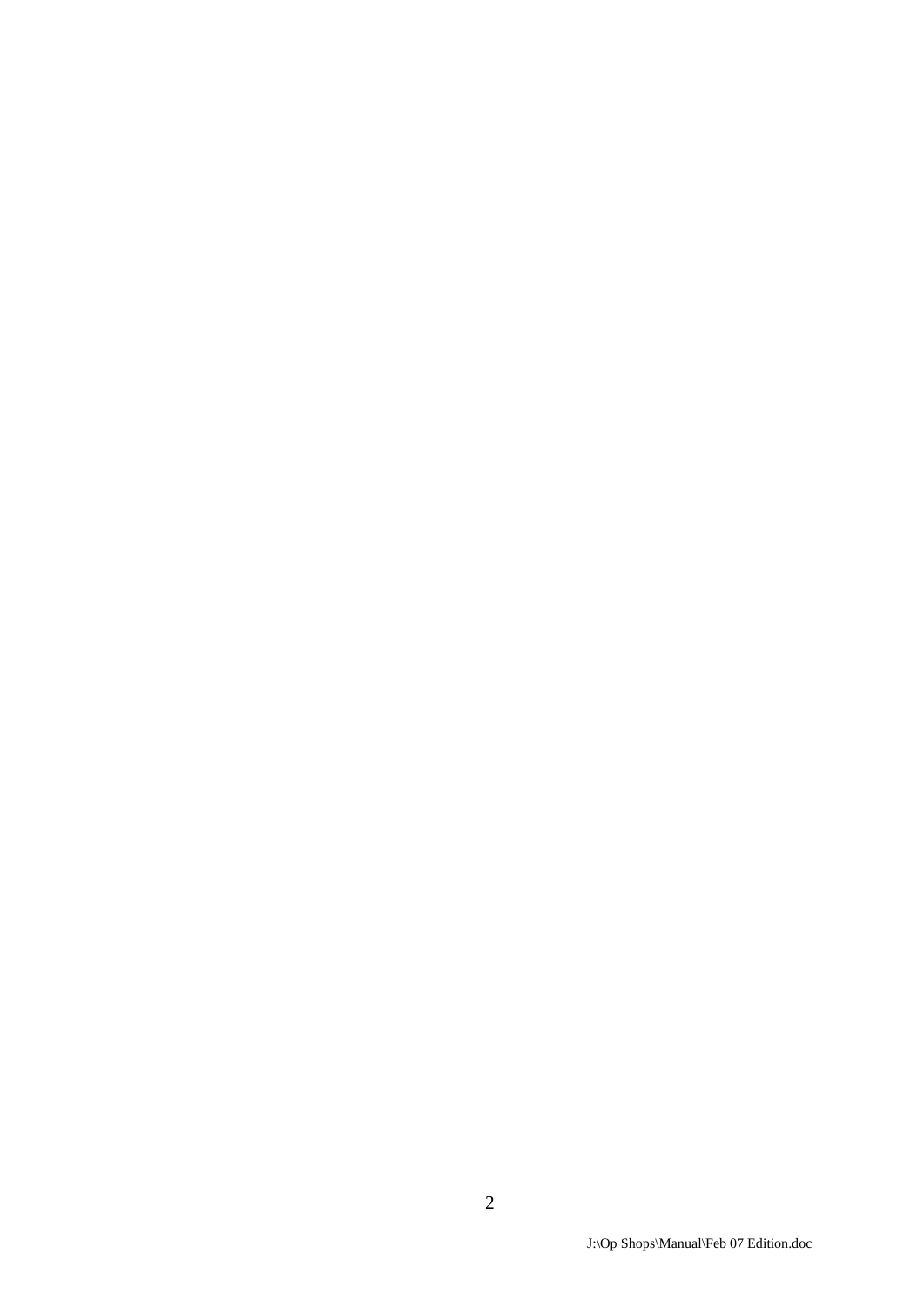# **Contents**

|    | Page                                                        |
|----|-------------------------------------------------------------|
| 1  |                                                             |
| 2  |                                                             |
| 3  |                                                             |
| 4  |                                                             |
| 5  |                                                             |
| 6  |                                                             |
| 7  |                                                             |
| 8  |                                                             |
| 9  |                                                             |
|    |                                                             |
|    |                                                             |
|    |                                                             |
|    |                                                             |
|    |                                                             |
|    | 15 Op Shop Co-coordinator's responsibilities and duties  14 |
|    |                                                             |
| 17 |                                                             |
|    |                                                             |
|    | 19 When people ask for money or other forms of help  17     |

### **Appendices**

| Appendix A. Diocesan Guidelines for Shop Constitutions 19   |  |
|-------------------------------------------------------------|--|
| Appendix B. Sample Constitution for an Opportunity Shop  22 |  |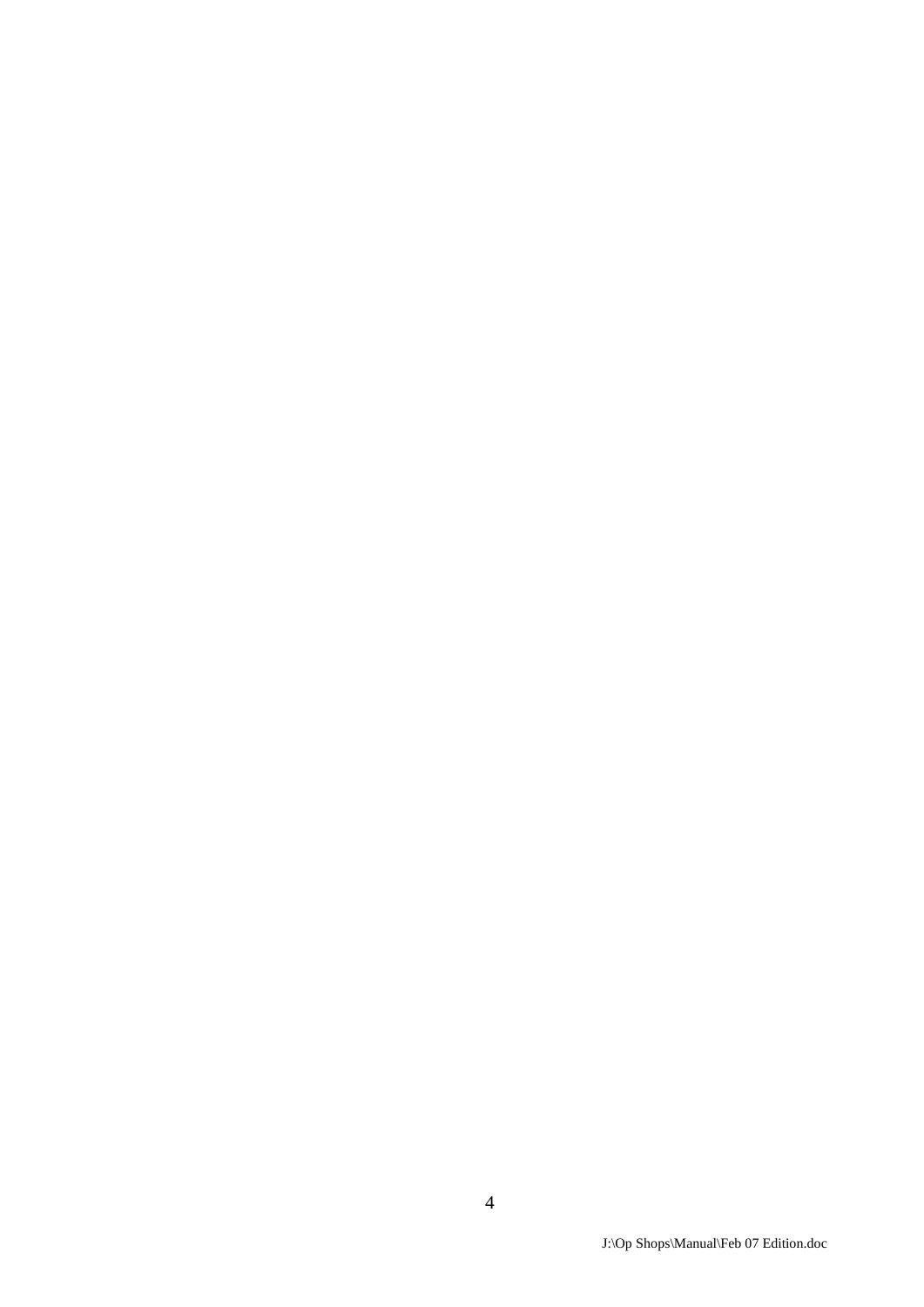# **1. Shop Hours and Duty Hours**

Decide on extent of trading hours.

#### **Example:**

The Op Shop is open for full trading during the year:

- Monday to Friday, 10:00am to 4:00pm,
- Saturdays from 10:00am to 1:00pm.

The shop is closed on Sundays and public holidays. During the traditional Christmas and New Year Holiday period, the shop is closed.

In the second week of January, the shop re-opens on a part-time basis (usually from 10:00am to 2:00pm weekdays) as determined by the number of volunteers available, until the end of January, when full trading resumes.

Volunteers are rostered one month in advance by the Coordinator to work mornings (10:00am to 1:00pm) and afternoons (1:00pm to 4:00pm).

## **2. Important Telephone Numbers**

An example of a list of phone numbers that should be displayed in the Op Shop.

| POLICE, AMBULANCE AND FIRE SERVICES    | 000              |
|----------------------------------------|------------------|
| St. Somewhere Op Shop                  | XXXX XXXX        |
| Op Shop Coordinator - XXXXXX XXXXXX    | <b>XXXX XXXX</b> |
| Rector - St. Somewhere Anglican Parish | XXXX XXXX        |
| Churchwardens                          | XXXX XXXX        |
|                                        | XXXX XXXX        |
|                                        | <b>XXXX XXXX</b> |
| <b>Somewhere Police Station</b>        | <b>XXXX XXXX</b> |
| Citizens' Advice Bureau of Somewhere   | <b>XXXX XXXX</b> |
| Taxi                                   | <b>XXXX XXXX</b> |
| Diocesan Registry Sale                 | 5144 2044        |

Telephone numbers of volunteers should be maintained on a list available to staff - say, in the Op Shop desk.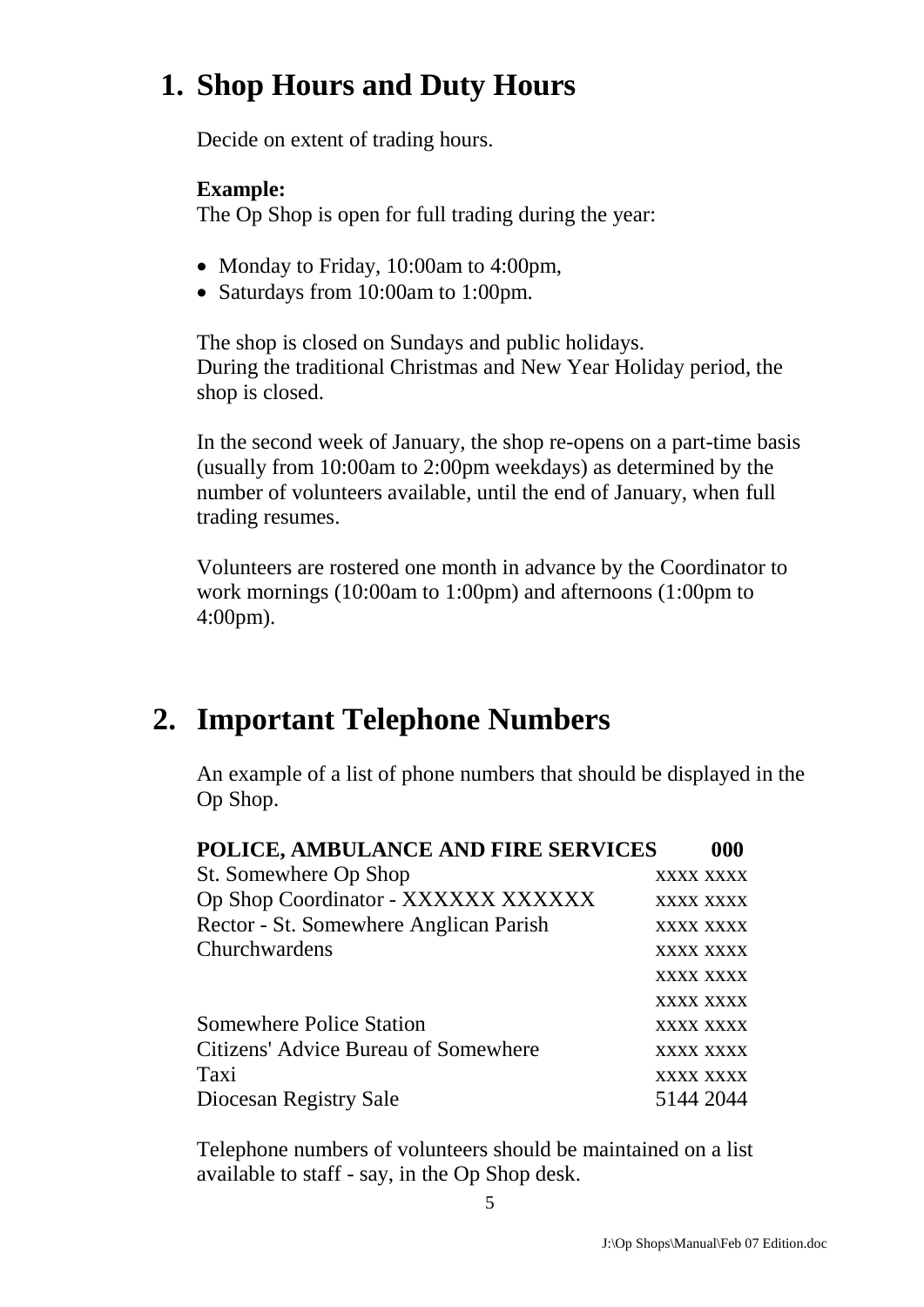# **3. Sorting of Goods**

Goods donated should be sorted and priced by people experienced in this work, and all sorting and pricing is to be organised by the Op Shop Coordinator. Sorters will determine whether:

- items are to be scrapped because of poor quality,
- items require cleaning or checking for safety,
- old clothing may best be sold for use as rags, etc.,
- items are better sold on commission through another outlet.

The sale of goods on commission should be handled by the Op Shop Coordinator. This may require independent valuation prior to sale.

#### **Goods Not to be Sold** (this is a Diocesan policy)

The following items should **not** be sold by the Op Shop as they may be unsafe – thereby making the shop liable for any injuries, or have difficulty meeting the appropriate re-sale health and other regulations:

- cots children or baby
- Mattresses
- Untested electrical goods as these are not covered by the diocesan liability insurance cover. Electrical goods should be labelled to the effect that they have been tested in accordance with Australian Standard 3760.
- Helmets cyclists or motor cyclists
- Baby capsules
- Car Booster Seat

# **4. Pricing of Goods**

Pricing of most goods sold in the shop should be in accordance with the prices on the pricelist.

Since the prices are so low, further reductions of prices are not possible, unless specified by the Op Shop Coordinator.

Valuables such as antiques will be independently valued by a reputable dealer prior to pricing or sale by commission.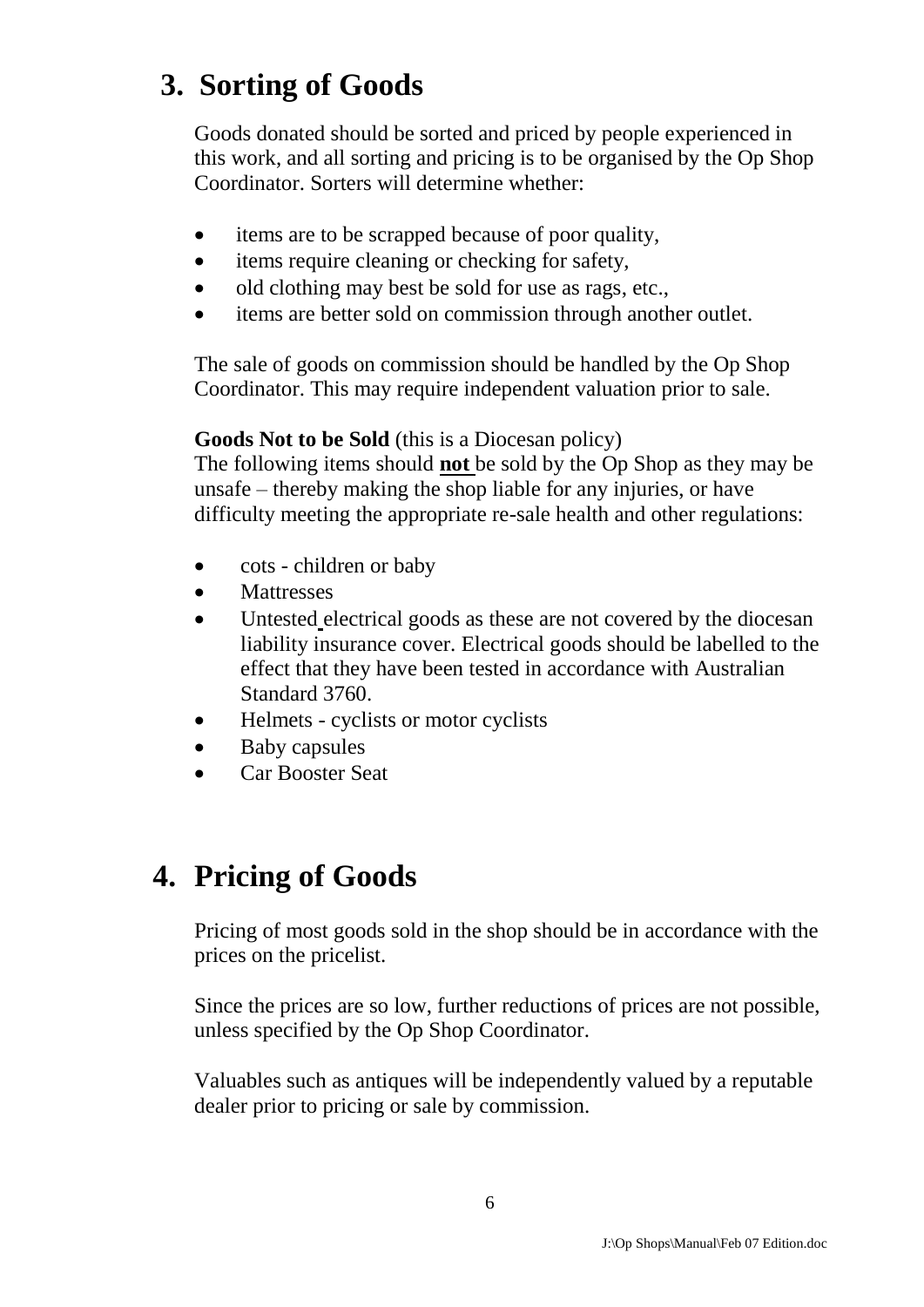# **5. Reserving Goods (Goods on Hold)**

The shop does not provide for 'Lay-bys'.

For customers who do not or cannot pay for goods they wish to purchase, the Op Shop will reserve these goods on hold for two weeks (in storage) to allow the customers to return with payment. The customer may pay for and collect reserved goods within two weeks of them being placed in storage.

If at the expiry of these two weeks - and after the customer has been telephoned and reminded of the items on hold, the goods will be returned to stock for sale if the customer has not paid for and collected them.

Goods going into storage for two weeks must have an "on hold" storage slip filled out and placed with the goods so that dates, prices, etc may be referred to later if necessary.

#### **It is vital that the slip is filled out in full**

When the goods on hold are collected and paid for, the record in the daily diary should indicate that the money is from reserved goods. Payments or deposits for goods going into 'on-hold' storage should NOT be accepted. Instead, the customer should be advised that full payment is required when the goods are collected.

### **6. Controlling Stock**

Goods may only be removed from the shop for cleaning, repair or valuation.

**All** goods removed from the shop must be recorded in the Goods Removed book provided for this purpose, together with the name of the person taking the goods and the date.

When the goods are returned, the note in the book must be amended to indicate "goods returned" with the date of return.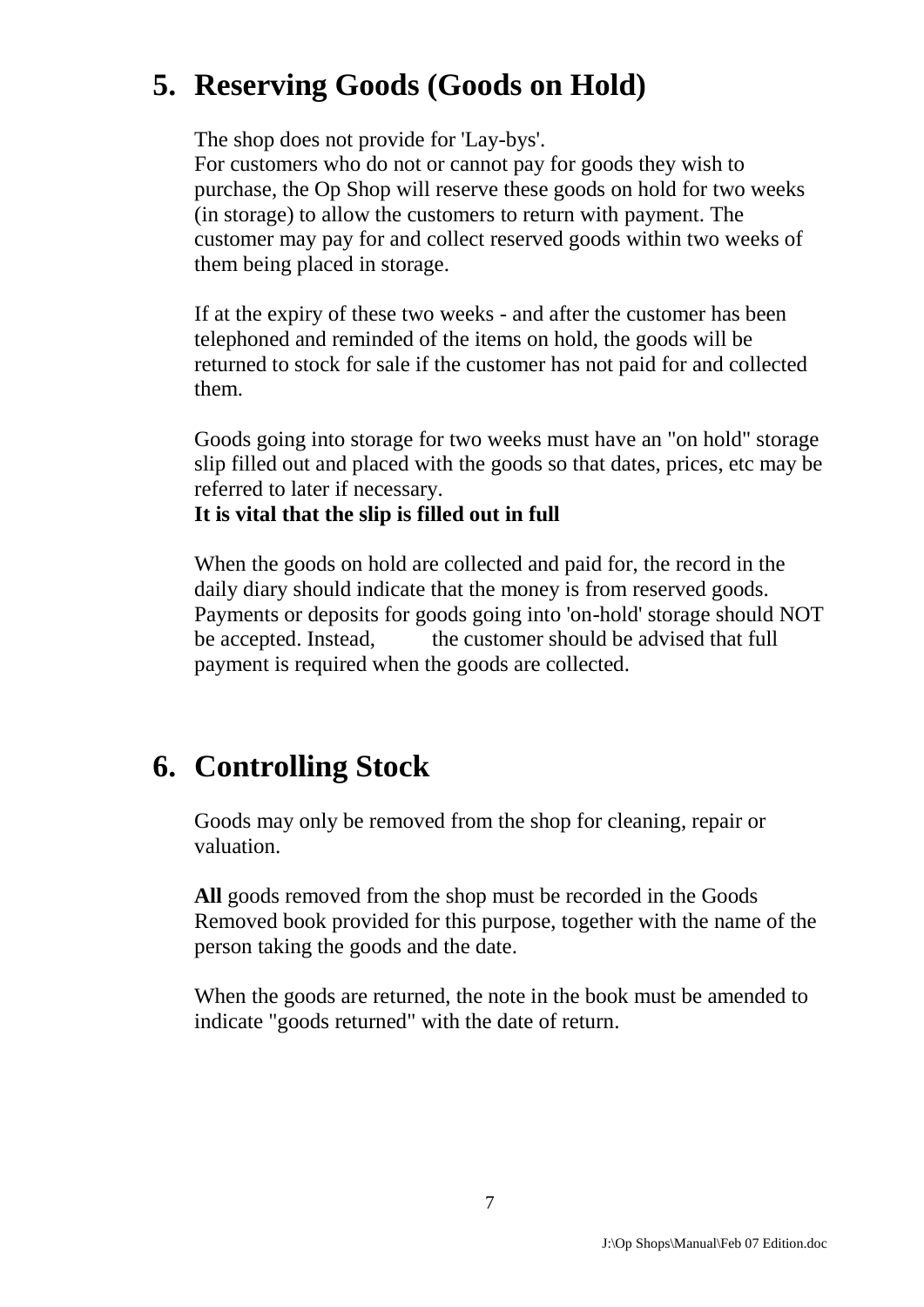## **7. Sale of Goods by Commission**

Offers may be made by third parties to sell Op Shop goods on a commission basis.

This may occur when goods of significant value (such as antiques) have been presented for valuation.

The justification for selling goods in this way may be:

- $\bullet$  size,
- a better price through a third party, or
- some other opportunity.

Those authorised to make arrangements for sale of Op Shop goods by commission will be nominated and a list will be held in the shop.

All goods put on sale in this way must be entered into the "Goods Removed Book". In addition, a receipt for the goods must be obtained from the third party and left in the book.

As a "rule of thumb", the Op Shop approves payment of 5% - 25% commissions to the third party for selling the goods, depending on standard practices employed in the sales trade

Goods may only be left with and sold through bona fide organisations or individuals.

## **8. Petty Cash and Shop Requisites**

The Petty Cash Float from the Op Shop Operating Account is \$100.00 for purchasing requisites and consumables for the shop.

The Coordinator will keep a written record of purchases and balance of petty cash to report to the Parish Treasurer for the purposes of balancing and auditing accounts.

Petty Cash covers purchases of requisites such as:

- tea, coffee, milk, sugar
- Cup-a-soup, biscuits
- stationary and hygiene supplies
- cleaning materials
- first aid supplies
- telephone calls for the Op Shop
- stamps.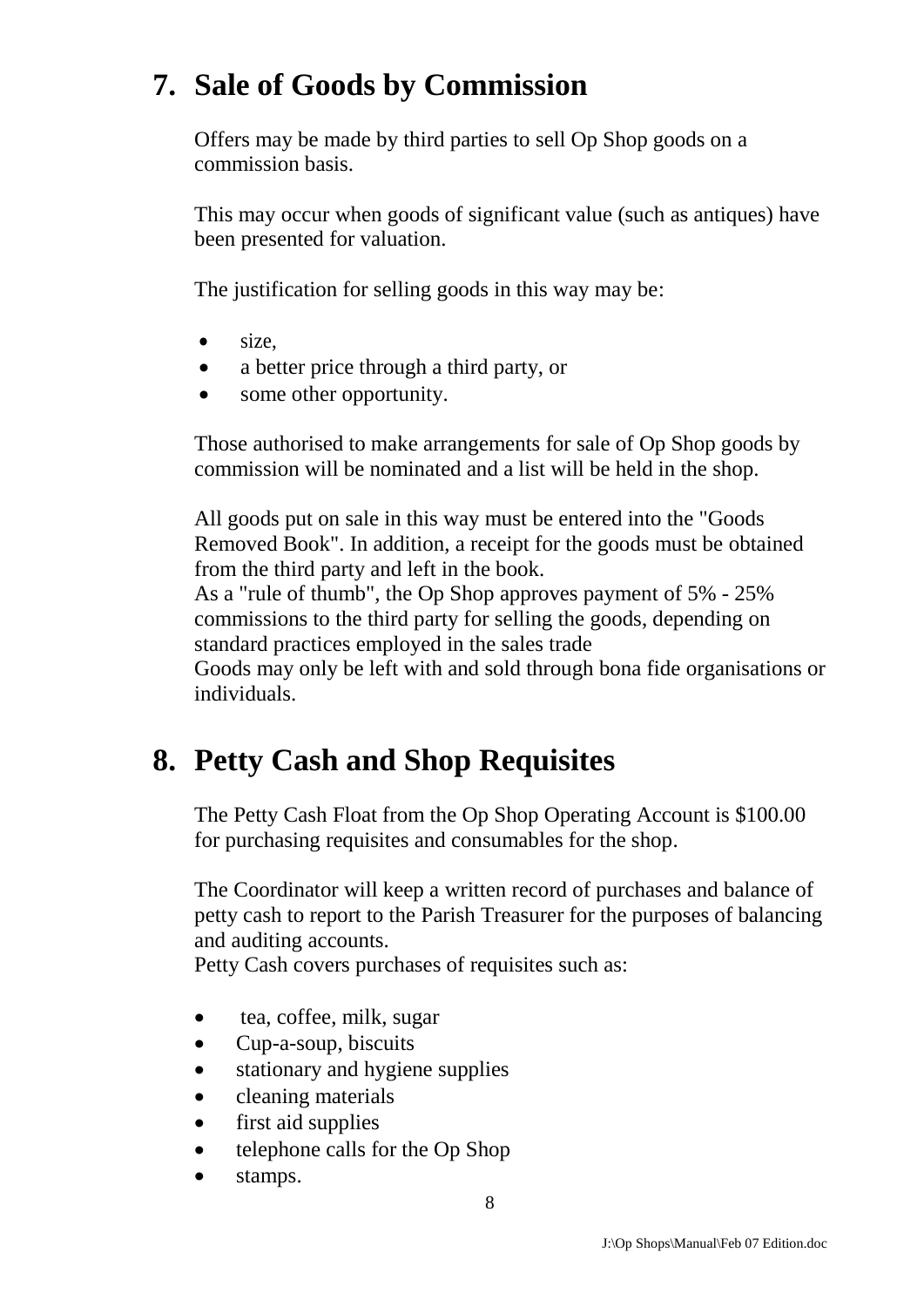# **9. Financial Management**

#### **Accounts**

The parish churchwardens are responsible to the parish council for the financial accounting of the Op Shop's activities - with the banking and accounting for the Op Shop being included in the processes and accounts of the Parish.

It is however preferable to have a separate working bank account to the normal parish Council operating bank account. The auditing of Op Shop activities is included in the auditing of parish accounts, which are reported to the Annual Parochial Meeting in October or November each year for the year (October to September).

#### **Banking**

Banking of cash from sales is carried out direct from the Op Shop at a local branch of the bank used by the Parish for its accounts.

At the end of each trading day, the takings for the day are tallied against the record of sales in the daily diary, and placed in an envelope in safe storage.

The till float (\$100.00 in a mix of notes and coins) is placed separately in safe storage. It is the Op Shop Coordinator's responsibility to coordinate cash deposits in such a way as to ensure minimal accumulation of cash in the shop. This means depositing cash daily or at least every two days.

A monthly reconciliation and summary is also generated to compare with Op Shop figures in the Parish Accounts.

**Legal agreements** (this is a Diocesan policy)

The Management Committee is not an independent body and may not enter into employment, leasing/rental or other contracts, except under the authority of the Parish council. All leasing/rental agreements must be executed in the name of the Anglican Trust Corporation Diocese of Gippsland.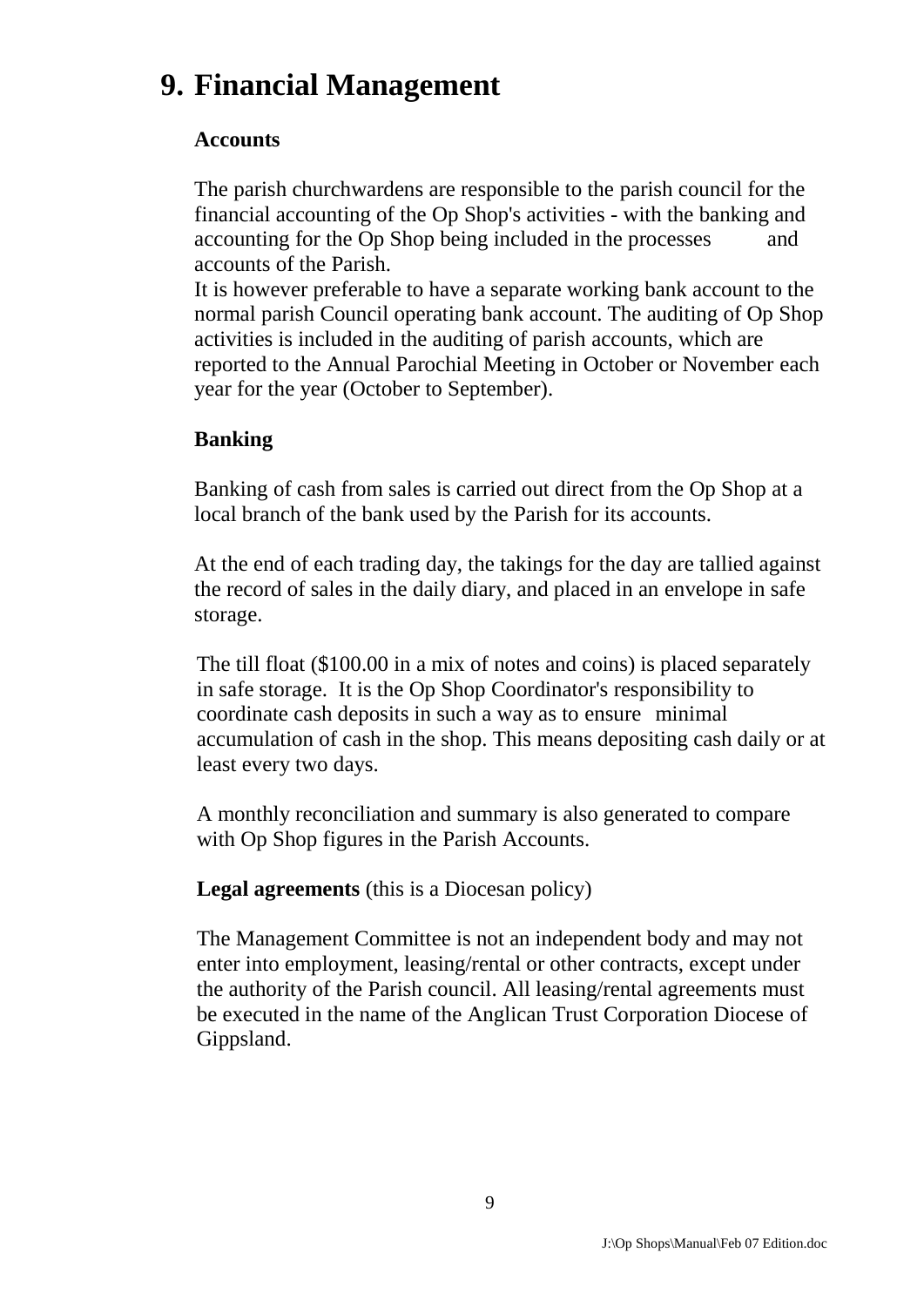#### **Insurance**

The Parish, Op Shop and its volunteers are covered by insurance against a wide number and variety of risks. The extent of cover is considerable, as one would expect for an organisation the size of the Anglican Diocese of Gippsland. The details are available in the Diocesan Insurance Handbook, kept by the Church Wardens and Rector. Please note that claims for loss by theft (including cash) are subject to an excess of \$500.00.

#### **Goods and Services Tax (GST**)

Many parishes run Op Shops. In most circumstances, the goods sold in the Op Shops will have been received as a donation. Some of these items may also have been purchased, eg., from auctions.

The GST Act prescribes that the sale of second-hand goods is GST-free where they are supplied by a charitable institution and the goods were supplied to the institution by way of a gift. For this to apply the secondhand goods must retain their original character, otherwise they will become taxable.

Where the Op Shop has purchased second-hand goods from a third party, generally GST will need to be charged on the sale of these goods. The Op Shop may or may not have paid GST when purchasing these items. Where it has paid GST, the input tax credit paid will be claimable. Where the item is bought from a private individual or unregistered person, an input tax credit of  $1/11<sup>th</sup>$  of the purchase price is claimable when the second-hand goods are on-sold.

For example, a church receives donations of damaged second-hand clothes for sale in the Op Shop. If the donated clothing is cleaned and/or repaired prior to sale, it will be GST-free. If the second-hand clothes are cut up and sold as rags, the sale of the rags will be subject to GST, as they are no longer the same as the goods that were donated. They have been manufactured by the parish into a new product, that is, rags.

*From "The Anglican Church & the GST", Anglicare Australia 2000*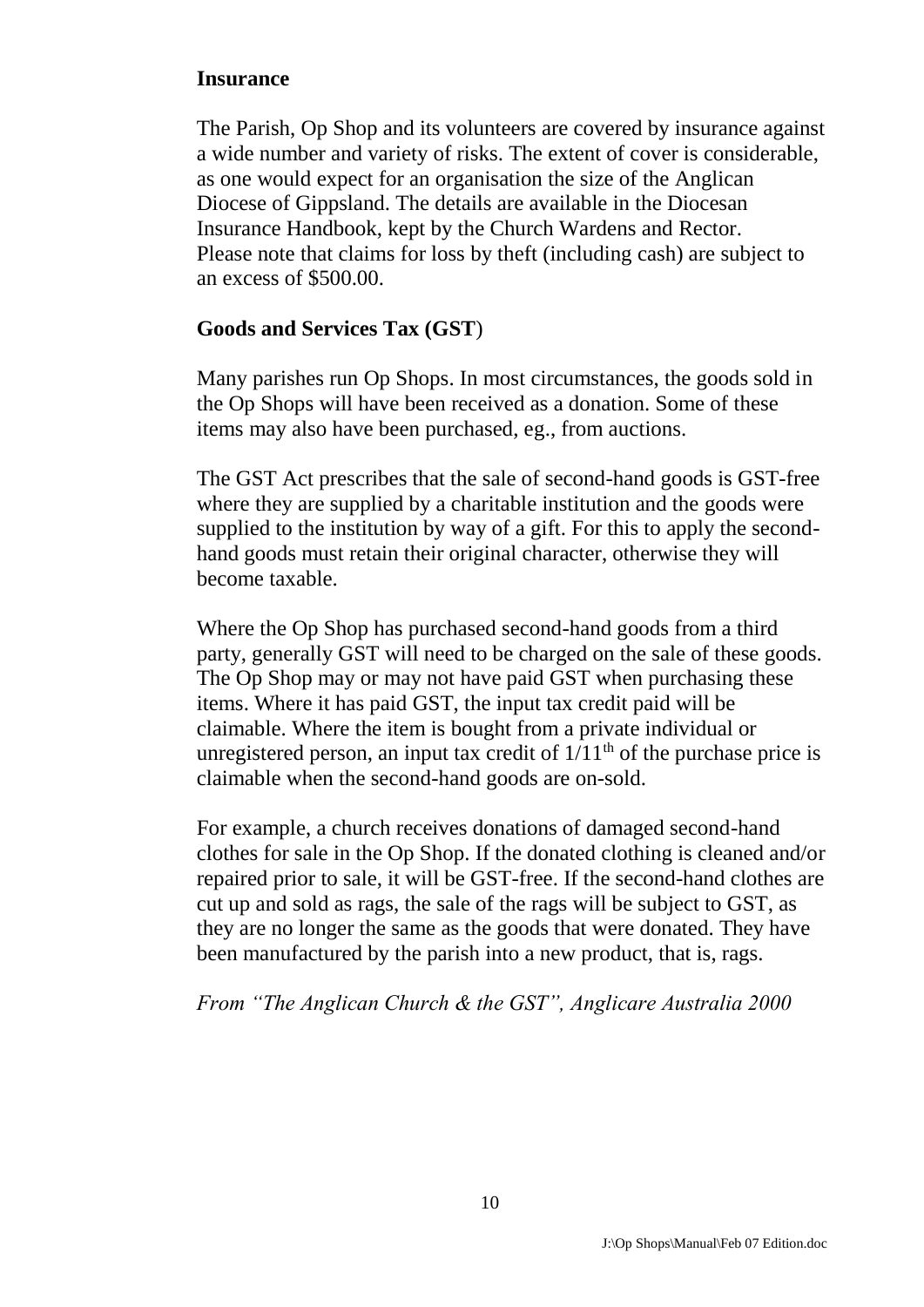# **10. Reports to Parish Council**

The Management Committee will report to Parish council at least quarterly on the following:

- trading results
- mission issues
- security concerns and incidents
- expenditure
- requests for special expenditure
- requests for events
- changes to significant Op Shop arrangements.

The Limit of Authority for the management committee of the Op Shop is \$500.00 per item. Expenditure in excess of this amount is to be approved by the Parish Council.

# **11. Security**

Applying simple but sensible security measures benefits all involved with the Op Shop, and allows the daily activities in the shop to occur comfortably.

The first and best guideline to enhance shop security is for those working in the shop to be vigilant, since watching and being watched most often prevents security from being breached. Guidelines to be observed in the shop are:

- keep the back door locked at all times, except when extra people are in the shop for cleaning, sorting etc. when the rear door can be supervised, ie. not left open and unattended
- money is to be kept secure in the desk drawer
- large amounts of money are to be put away securely until collected for banking
- counting of money must be undertaken after the shop door is locked at the end of the day.

#### **POLICE EMERGENCY NUMBER 000**

The following is advice extracted from Neighbourhood Watch Newsletter, July 2001 and provided by Victoria Police.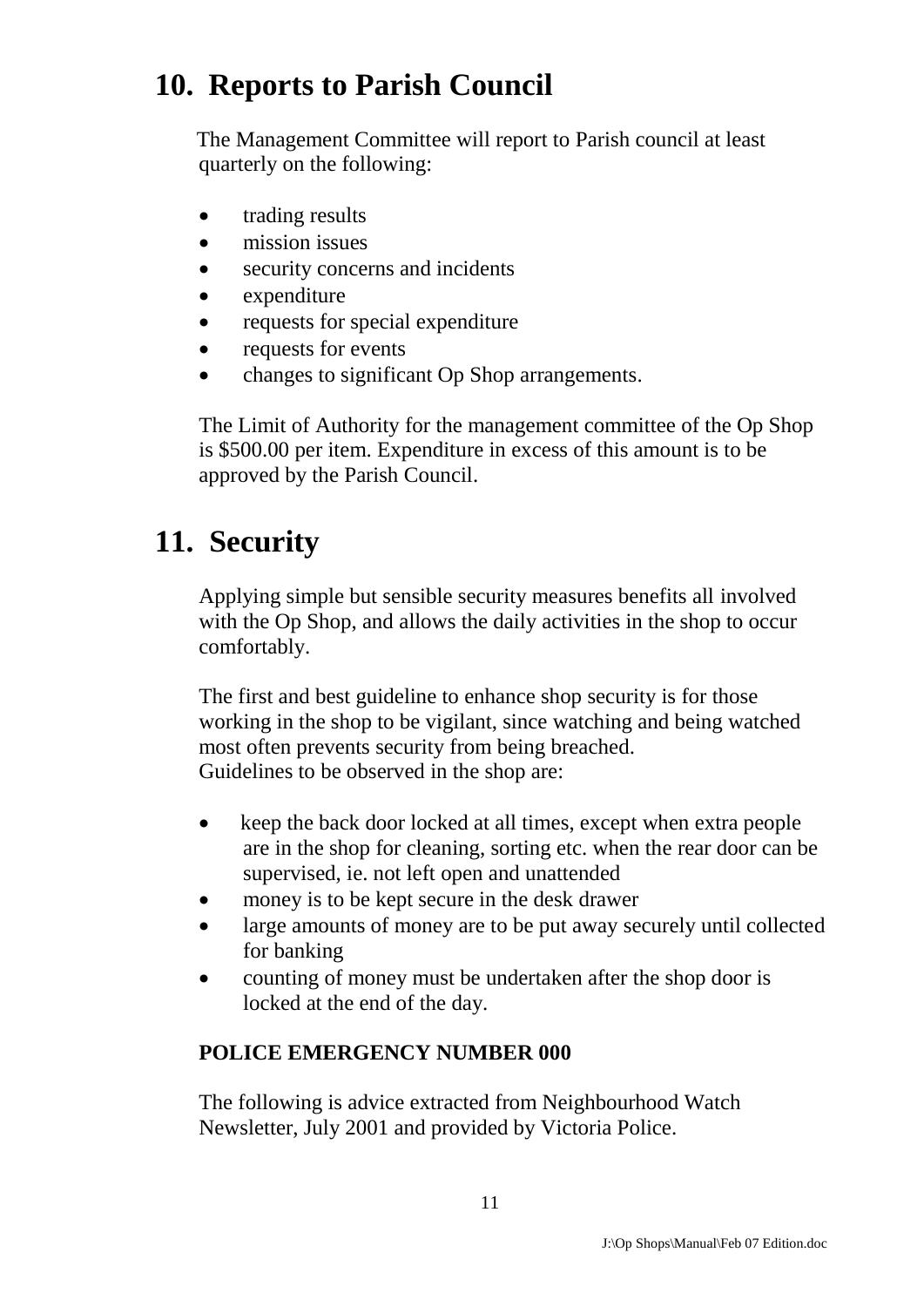### **Armed Robberies**

Small businesses that handle cash are increasingly becoming a target for armed robberies. The number of repeat attacks on single business outlets is also increasing.

Not all robberies are committed using genuine firearms. A number of robberies don't involve firearms or weapons at all, but rely on a perception held by the victim that a robber is armed. Syringes and knives are sometimes used in armed robberies.

Armed robbery is seen as a fast and direct way of getting money. The robber may need cash for drugs or to pay debts or in the case of the younger robber, that "thrill" of the robbery and the feeling of power is enough to make them re-offend. It may soon become a lifestyle/profession.

Whilst the majority of armed robberies are not thoroughly planned, the experienced robber will often go to great lengths to prepare/plan and will look over the premises extensively before the event.

#### **If a Robbery Occurs**

- Do precisely as you are told and no more
- Don't activate alarms, unless it is safe to do so
- Avoid eye contact with the offender/s
- Speak only when spoken to
- Make no sudden movements
- Try to remain calm and control your emotions
- Remember as many details as possible about the robber and the incident
- Look to see if a vehicle is being used and if there are any occupants
- Try to notice the direction the robber leaves.

#### **After a Robbery**

Telephone the Police on 000 - they will ask for the following:

- The name and address of your business, as well as the nearest side street.
- Number of robbers and a brief description of them. • Description of any vehicles used in the robbery.
- Direction robbers heading at the last sighting of them.

Do Not Hang Up Unless Advised to Do So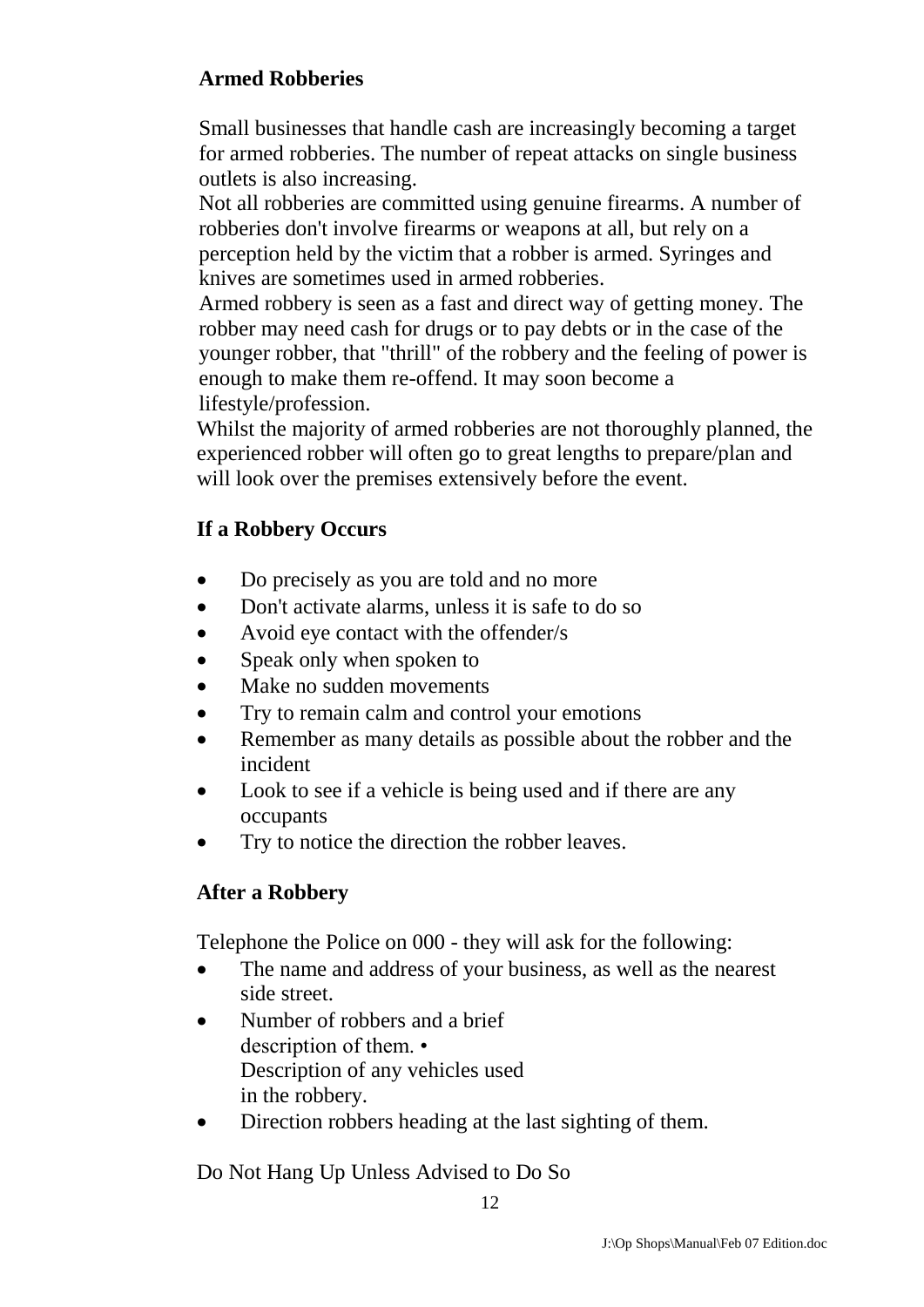# **12. First Aid**

The Shop should have a standard, basic First Aid Kit - to be used for treating minor ailments and afflictions. The Op Shop Coordinator must check the contents on a weekly basis to ensure that it has sufficient supplies and that the contents are in good condition.

The cost of replenishments is to be borne by petty cash as required. Whenever the kit is used, it is recommended that a note be left in the daily diary for the Coordinator (for re-ordering purposes).

# **13. Occupational health and safety**

All Op Shop staff, including volunteers, should be aware of safe working practices. Attention must always be directed to:

- tidiness of work areas clear exits
- clear floor to avoid people tripping over careful stocking of shelves
- correct stools for reaching higher areas
- no stretching beyond the capacity of the person ie within easy reach repetitive tasks
- correct placement of appropriate fire extinguishers. Are the extinguishers checked regularly by the CFA or fire brigade? Does the staff know how to use them? Existence of smoke alarms?
- preparation of an evacuation plan. Does the staff know about it? Location of First Aid kit should be known by all staff

### **14. Constitution**

The Diocese recommends that every Opportunity Shop should have a written constitution. This will clarify expectations and minimise misunderstandings.

It is important to recognise that the Churchwardens and Parish council are always responsible for the operation of the Opportunity shop, even with a Management Committee. Anyone who tries to operate outside this framework puts themselves at considerable personal risk.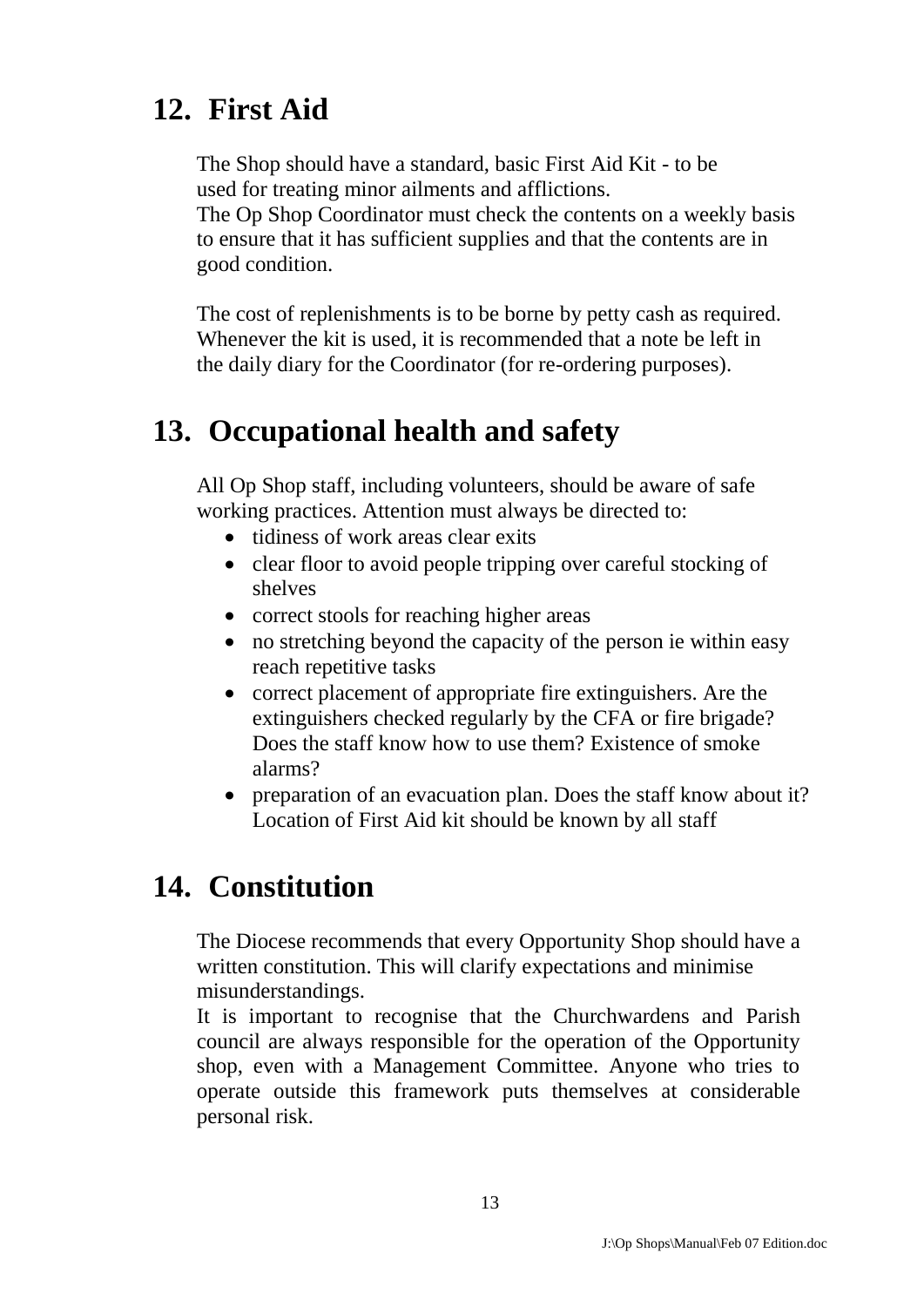An outline of what the Diocese believes to be the essential elements of a constitution is in Appendix B.

When developing or modifying your own constitution you should seek your own legal advice and send a draft copy to the Registrar of the Anglican Diocese of Gippsland - prior to the constitution being adopted.

**Please Note: The information included here should not be used as legal advice.**

# **15. Op Shop Co-ordinator's Responsibilities and Duties**

Maintain a roster of volunteers for duties in the shop, including cover for absentee volunteers, and maintain volunteer morale and well being. The Op Shop Coordinator shall exercise informed judgment when deciding the number of volunteers to be rostered on together.

- Maintain the list of volunteers, including addresses and other contact details.
- Coordinate the volunteer training so that they understand and follow the shop procedures set out in the Op Shop Manual.
- Identify and maintain volunteers to undertake specific roles in the shop.
- Lead and coordinate the sorting of goods donated for sale in the shop, including the distribution of unwanted goods to other charities such as the Smith Family and The Brotherhood of St. Laurence, and the disposal of rubbish.
- Maintain the register of antique and collectable stock.
- Coordinate cleaning of the shop.
- Maintain the Op Shop Key Register.
- Organise and run regular "cut-price" sales.
- Maintain an up-to-date Op Shop Manual, including the standards and procedures recommended by the Anglican Diocese of Gippsland for parishes operating Op Shops.
- Attend regular Op Shop Committee meetings.
- Meet regularly as necessary with the Op Shop Committee Convener and/or Rector.
- Visit other Op Shops in the locale and compare displays, prices and other issues of interest to maintain the Op Shop's competitiveness.
- Maintain supplies of consumables such as tea coffee, milk, etc.
- Organise the distribution of Op Shop Newsletter and other forms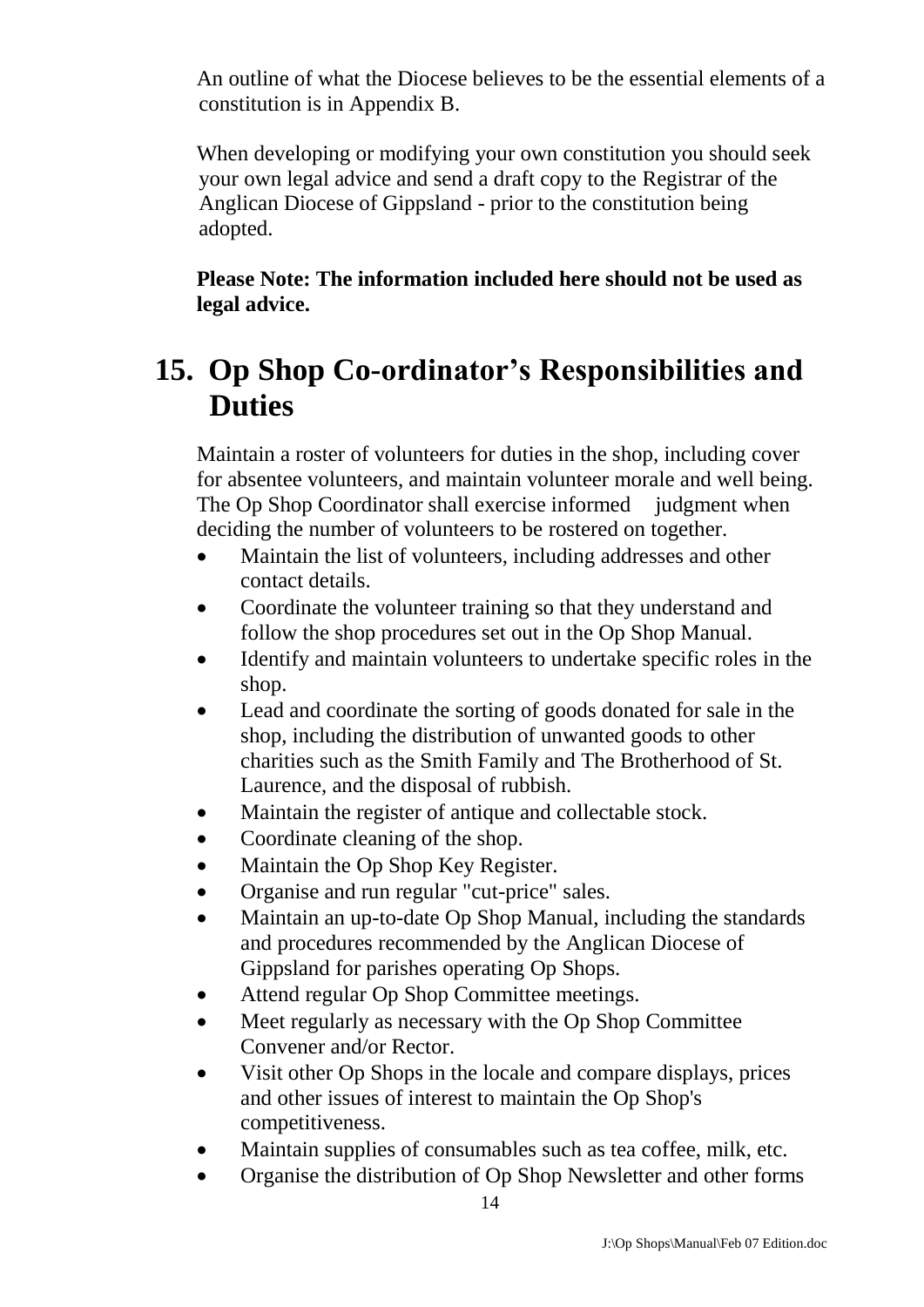of communications to volunteers Record and report all incidents to the Op Shop Management Committee and Parish council.

- Carry out Friday Banking.
- Maintain log of hours worked in this role
- Maintain First Aid Kit.

## **16. Op Shop Management Committee**

The main role of the Op Shop Management Committee is to provide support to the Op Shop Coordinator and to the volunteers. It does this by:

- reviewing Op Shop activities, to determine where improvements and changes are desirable or required
- attending to matters of "due diligence" such as insurance, security, safety, council requirements, police matters, etc.
- reviewing the opportunities for "sales", and the trends in op shop business in the locale
- attending to Op Shop needs, such as advertising, new shelving, equipment, etc.
- reporting to the Parish council on a range of topics, including trading activity, Op Shop requirements, repairs etc., and organising collections of goods for sale, as well as disposal of unwanted or unsaleable items, and
- making recommendations to Parish council on distribution of mission funds

## **17. Training New Volunteers**

The Op Shop is founded on the basis of 'our care for others' - so it is crucial for new volunteers to grasp the importance of being helpful and pleasant to everyone in the shop.

New volunteers are to be given clear explanations to assist them in their duties - to become effective as soon as possible. Therefore, for the first two or three shifts, a new volunteer may be rostered on ideally as a third person, or at least with an experienced person - to allow such staff to understand shop procedures, generally familiarise themselves with the shop and to read this manual.

During these first few shifts, money should not be handled by the new volunteer, neither should they be informed of where the cash is kept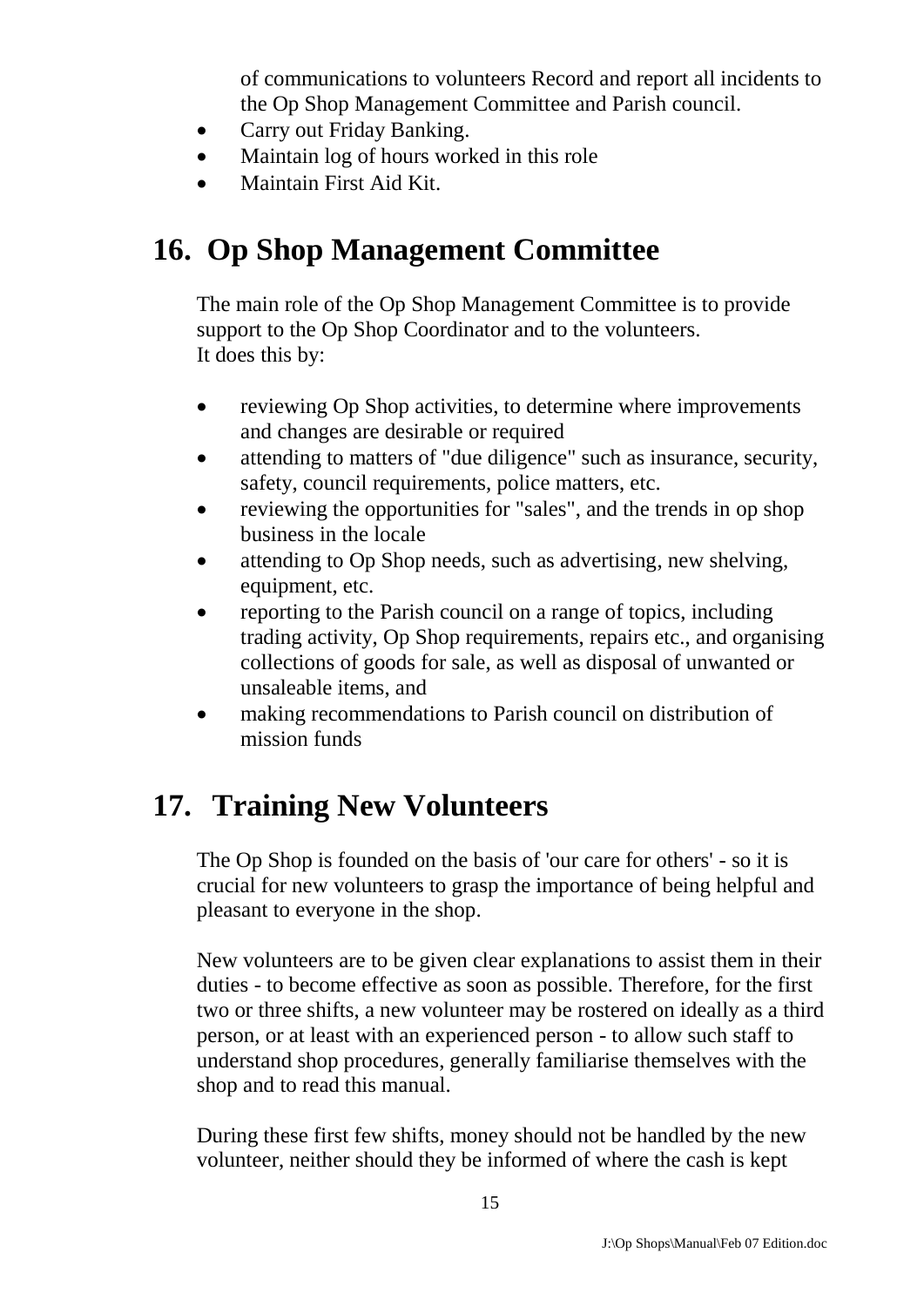overnight or prior to banking. This is intended to protect the staff and shop. It is not meant to be offensive to our new volunteers!!!

Staff with whom a new volunteer is working should inform the Op Shop Coordinator about the person's progress, including any relevant suggestions.

Once the new volunteers have read this manual thoroughly, and have become familiarised with the procedures, they should be rostered with someone who has worked for some time in the shop. At this stage they are permitted to accept payments for goods, hand out change and write up the sales book (daily diary).

The Op Shop Coordinator will decide when it is appropriate to inform the volunteers about the fuller procedures regarding handling cash, tallying figures, storage etc. The Coordinator will make every effort to roster each volunteer into suitable shifts.

### **18. Duties of Volunteers**

- Open shop at 10:00am. Check till float (\$100.00 in various notes and coins) and place in till.
- Close shop at 4:00pm.
- Sell items in the Op Shop at the prices marked or listed in the pricelist - and place cash in till.
- Write down goods sold into the daily diary, and tally up line subtotals.
- Tally up goods sold each morning and afternoon.
- Place all donated goods in Storage Room for sorting.
- Remove all empty coat hangers from racks.
- Straighten and tidy shelves.
- Ensure that the rear door to the car park is locked, unless an Op Shop person is in attendance at the rear.
- Discard any unwanted goods or rubbish into council bin.
- Wash and or clean any "hard" goods.
- Most importantly, have a good time!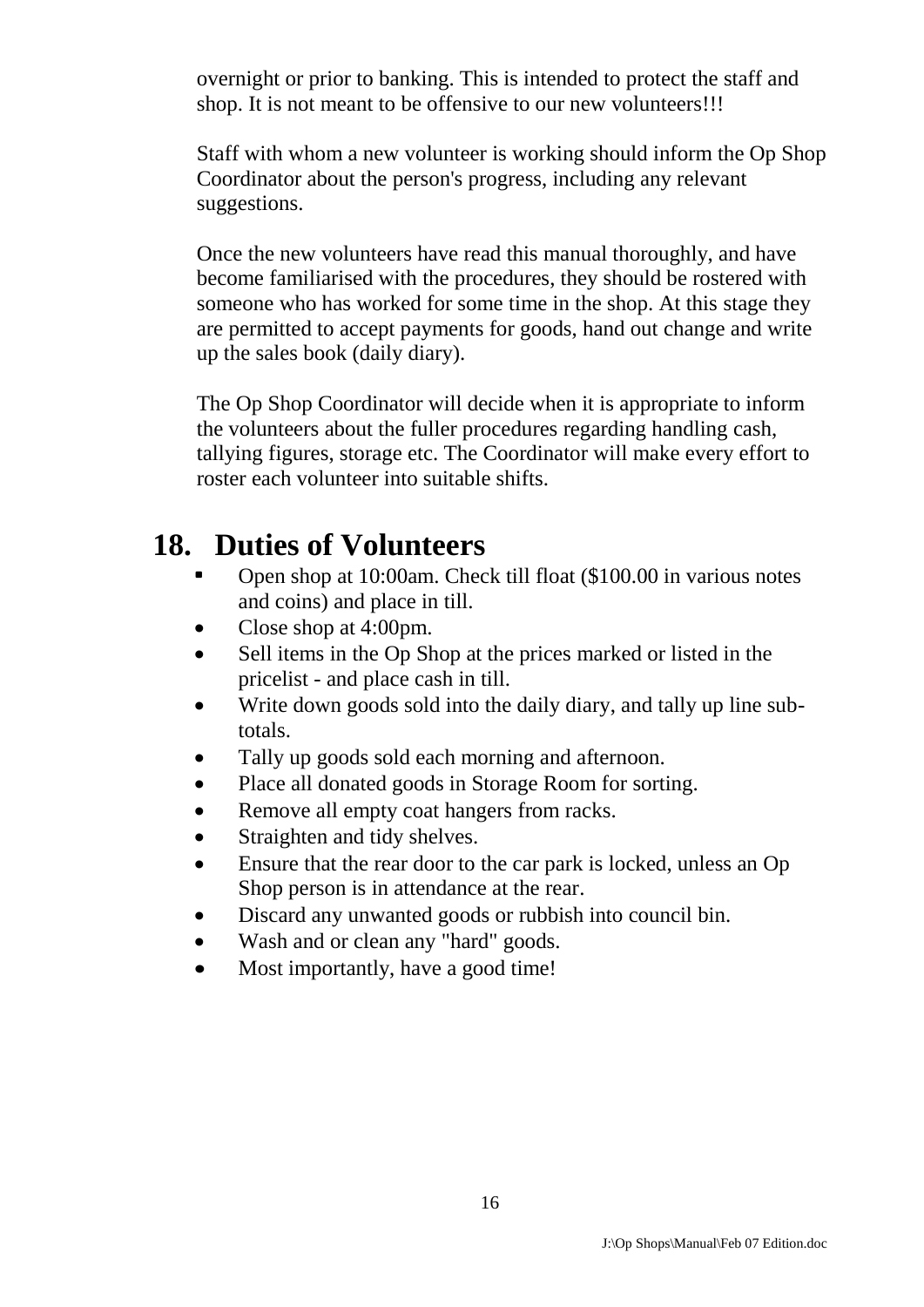## **19. When people ask for money or other forms of help.**

Volunteers working for charities, including Op Shops, are sometimes approached by people with requests for cash to help them over a tide of bad luck, or to see them through an emergency. Often, they claim to be without food, or they need money to travel urgently to visit family members. There may be other reasons for the need to get some cash in a hurry. Experience shows that sometimes they may not be telling the truth.

In the past, churches have provided some cash to people who have been verified as having a genuine need. Very often a food parcel or clothing provided to the person proves to be of more assistance at the time.

We are obliged to account carefully for the money coming into the Op Shop by way of sales and donations, through the proper keeping of the books, banking, accounting and audits. Giving money from Op Shop proceeds runs the risk of "opening the flood gate", as word spreads quickly that money is available at the shop. As hard as it may seem, money is NOT to be given out of Op Shop funds to people in need of assistance.

However, because we aim to be charitable, in keeping with our Christian ideals, we should continue to assist people who come to us with a request for help. The Parish supports various services, whose responsibility it is to assist such people in need. It is definitely best to refer these people on to such services, which will make sure the requests are genuine and work out the best form of assistance for them. Service Groups in this area are on a list in the shop and should be used to refer requests.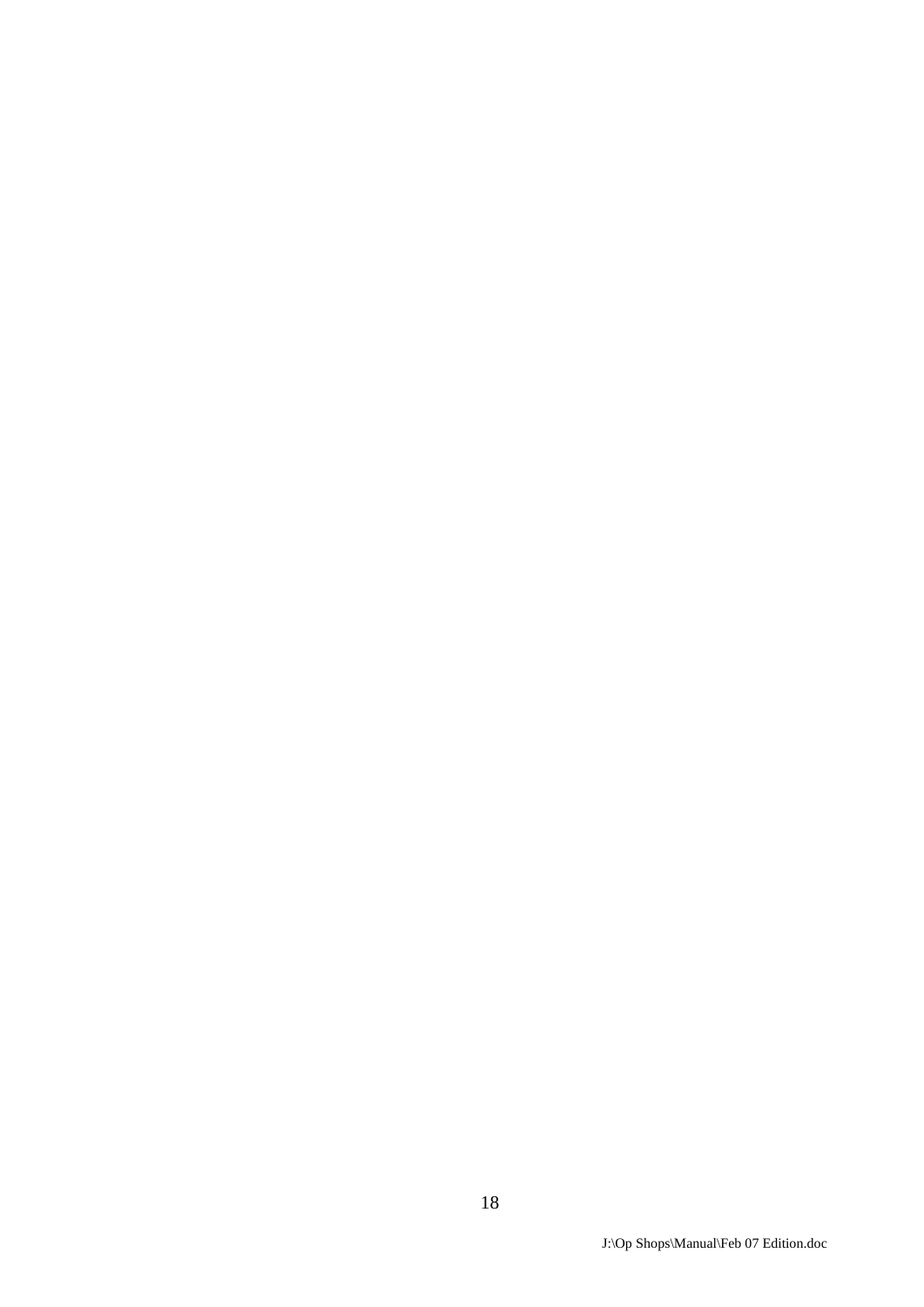### **Diocesan Guidelines for Opportunity Shop Constitutions**

The Diocese recommends that every Opportunity Shop should have a written constitution. This will clarify expectations and minimise misunderstandings.

It is important to recognise that the Churchwardens and Parish council are always responsible for the operation of the Opportunity shop, even with a Management Committee. Anyone who tries to operate outside this framework puts themselves at considerable personal risk.

Following is an outline of what the Diocese believes to be the essential elements of a constitution plus an example of a constitution.

### **GUIDELINES FOR A CONSTITUTION – Essential Elements**

Parishes adopting and/or modifying these guidelines are advised to forward a copy of their draft constitution to the Registrar, Diocese of Gippsland, PO Box 928, Sale. Vic 3850 BEFORE being adopted

### **AIMS**

- To benefit parish and its work
- To provide a service to the community with cheap clothes and goods for sale
- To provide funds for outreach in the community
- To provide support for a specific project

### **MANAGEMENT COMMITTEE**

The Management Committee of the shop shall comprise the following:

- Chairperson, appointed with the approval of Parish council
- Secretary
- Treasurer
- And up to five other members which may include an Assistant Secretary and Assistant Treasurer
- There must be at least one member of Parish council, nominated by Parish council, on the Management Committee.

A Quorum will consist of a majority (ie. more than half) of committee members. The Management Committee has the right to appoint replacements as required, subject to ratification by the Parish council.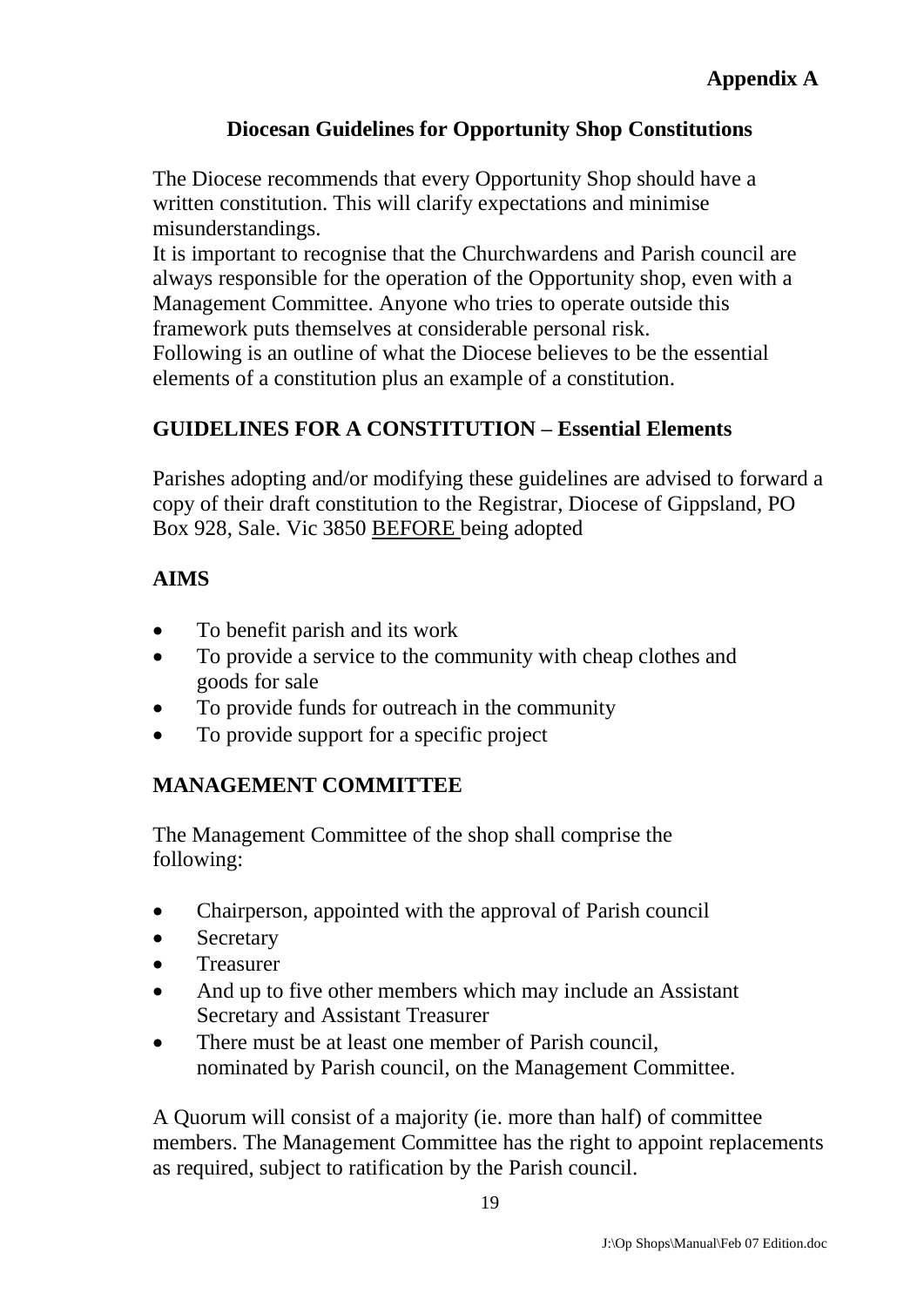Meetings of Management Committee are to be held monthly/quarterly and Minutes should be kept and sent to Parish council for information. It is preferable that the Annual General meeting of the Opportunity Shop be held between 1<sup>st</sup> October and 30<sup>th</sup> November each year but before the AGM of the Parish. It is suggested that the Annual General Meeting of the Management Committee be chaired by the Rector or a Churchwarden, and that elections of office bearers occur at each Annual Meeting.

### **DISPOSAL OF PROFIT**

An amount of money, determined by the Parish council, is to be retained in the bank for running costs of shop (to be determined annually).

The remainder of the profit to be assigned quarterly to the Parish council for distribution. The Management Committee may make recommendations on the distribution.

Income and Expenditure of Opportunity Shop to be shown as a separate item in the monthly and annual accounts.

### **POLICY AND OPERATION**

After consultation with Parish council, the Management Committee shall:

- Operate and manage the Opportunity Shop.
- Make recommendations to Parish council on rental/lease agreements concerning the Opportunity Shop. Such agreements must be consistent with Diocesan policy. (See below)
- Acquire stock, by donation, for sale in the Opportunity Shop or for distribution without charge to needy people.

### **AGREEMENTS**

The Management Committee is not an independent body and mav not enter into employment contracts or leasing contracts, except under the authority of the Churchwardens Parish council and the Diocese. All lease/rental contracts must be in the name of the Anglican Trust Corporation Diocese of Gippsland and be signed by the Diocese.

### **FINANCE**

All monies should be banked at a bank designated by the Parish council. Withdrawals should be signed by any two of the following authorised signatories - President/Chairman, Secretary, Treasurer, one other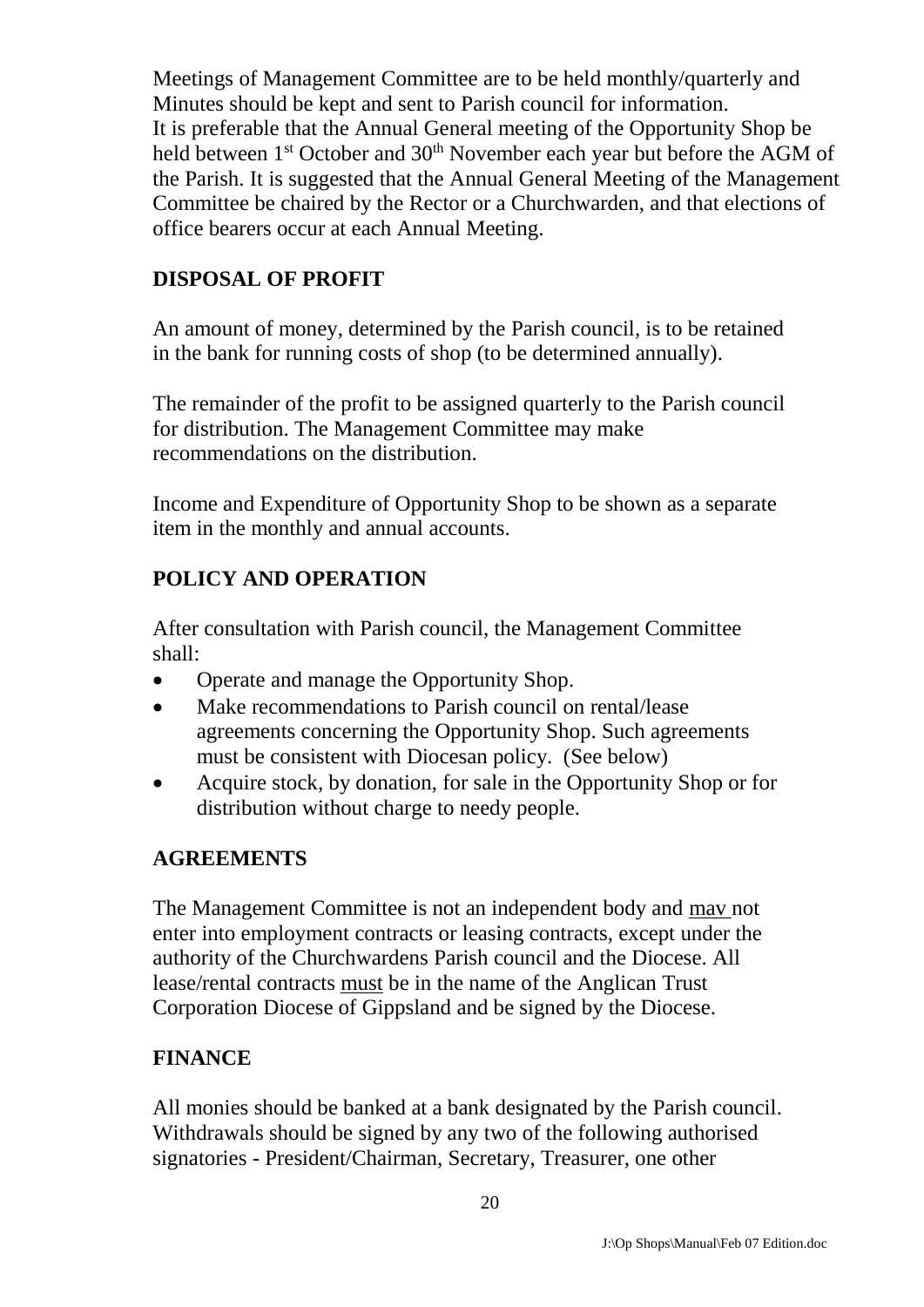member PLUS 2 others who are authorised signatories of the parish's main operating bank account.

Proper accounts should be kept of all transactions in the Shop, and these accounts should be audited by the Parish auditors and an audited statement of account presented to the Annual General Meeting of the

Opportunity Shop and the Parish.

It is the duty of the Chairperson and Treasurer to inform the Parish Treasurer if financial difficulties are foreseen.

#### **ALTERATIONS TO CONSTITUTION**

The Constitution may only be amended by Parish council; this should not be done without giving the Management Committee adequate opportunity to comment upon a written draft of the amendment(s).

#### **CESSATION OF OPERATIONS**

In the event of the Opportunity Shop ceasing operations all assets are to be returned to Parish council for disposal.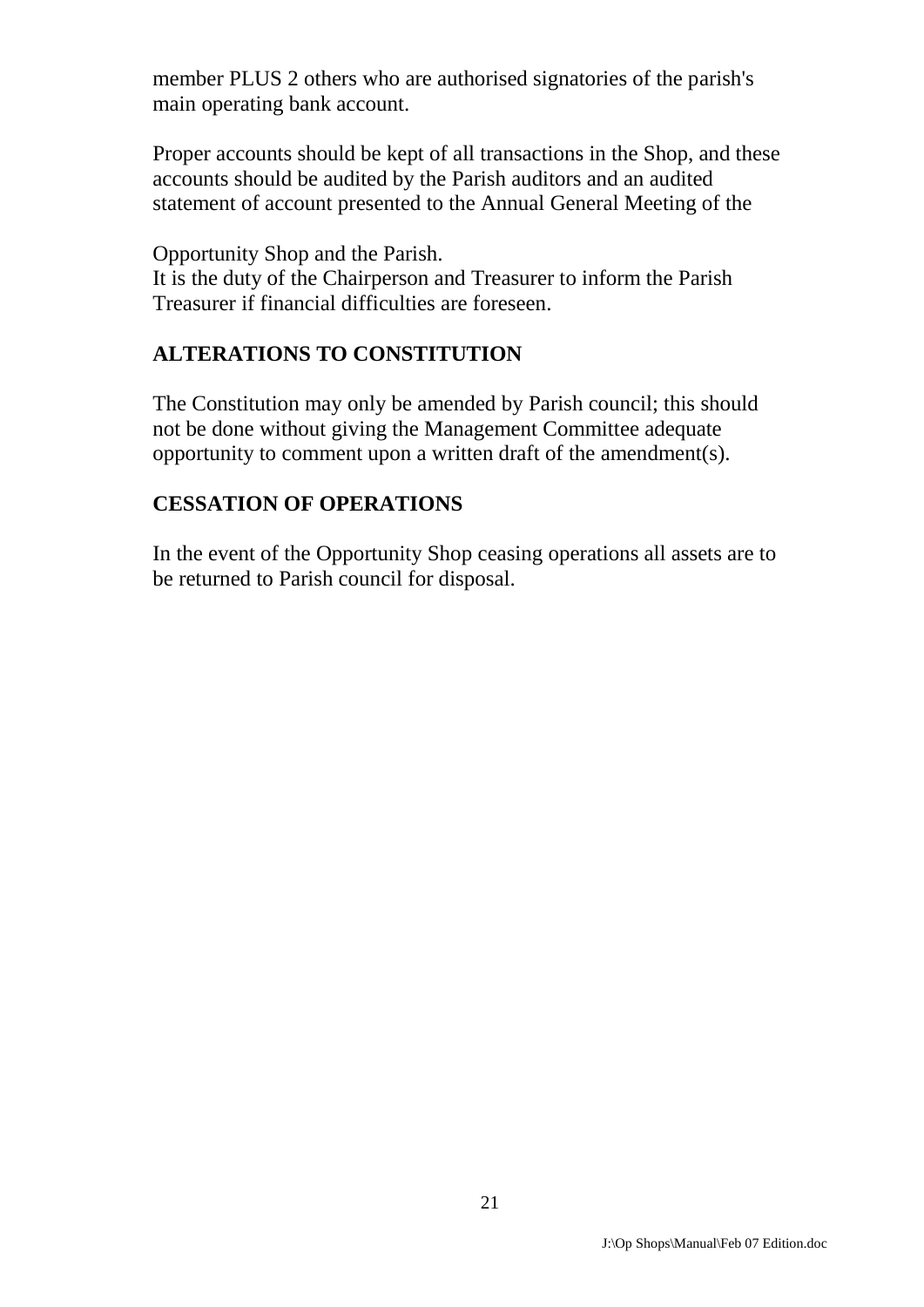#### **EXAMPLE ONLY**

#### **THE CONSTITUTION OF THE ANGLICAN PARISH OF 'SOMEWHERE' OPPORTUNITY SHOP**

- **1.** The name of the organisation is **THE ANGLICAN PARISH OF 'insert name of parish OPPORTUNITY SHOP',** hereinafter referred to as the **OP SHOP.**
- **2.** The **OBJECTIVES** of the Op Shop shall be:
	- a) To operate, staff and manage the aforesaid Op Shop of **insert name of parish** situated at the **insert location.**
	- b) To raise funds for the Parish.
	- c) To use such funds to benefit the parish and its work and for any future development of the Op Shop.
	- d) To provide a service to the community with cheap clothes and goods for sale.
	- e) To acquire stock by donation for sale or for distribution without charge to needy people.
- **3. THE MANAGEMENT COMMITTEE** of the Op Shop shall comprise the following:-
	- Chairperson, appointed with the approval of Parish Council
	- **Secretary**
	- **•** Treasurer
	- Up to five other members, one of whom must be a Parish Council member and be nominated by the Parish Council.

At least two-thirds of the Management Committee shall be enrolled on the Parish Roll.

A quorum will consist of a majority (ie. more than half) of committee members. The Management Committee can appoint replacements as required between annual meetings, subject to ratification by the Parish Council.

Meetings of the Management Committee are to be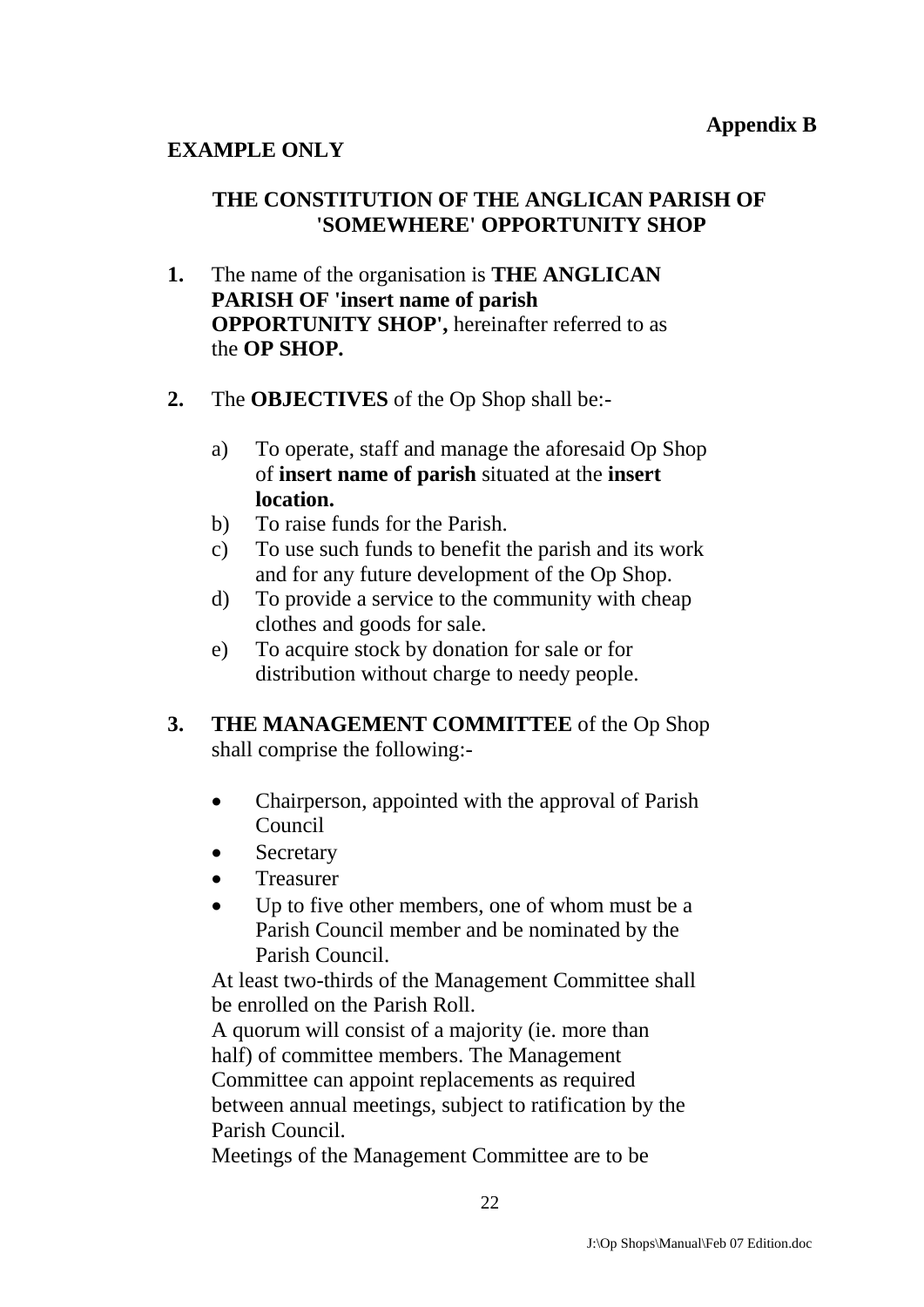held at least quarterly and minutes must be kept and sent to the Parish Council for its information. The Annual General Meeting of the Op Shop will be held in October or November of each year but before the Annual General Meeting of the Parish, for reporting and election of office bearers. The Annual General Meeting of the Management Committee is to be chaired by the Rector or a Churchwarden who must not be a member of the Management Committee.

The Op Shop Co-ordinator will be convener of the Op Shop and the duties will include keeping a register of all volunteer helpers, re-allocating dates for helpers as required and attending to any day to day enquiries. The Co-ordinator must a member of the Management Committee.

#### **4. FINANCE**

All monies will be banked at a bank directed by the Parish Council. The Bank Account will be designated as the **'SOMEWHERE' ANGLICAN OP SHOP.**

The cheque signatories will be any two of the following signatories - Chairperson, Treasurer, Secretary, one other member of the Management Committee and two others nominated by Parish Council who are also cheque signatories of the Parish's operating account.

The Treasurer will check and balance the daily takings and bank such takings as required.

The profit shall be given at least quarterly to the Parish by the Treasurer of the Management Committee - after retaining an amount of money determined by the Parish Council for running costs of the Op Shop. The Management Committee may make recommendations on the distribution of this profit.

Income and Expenditure of the Op Shop will be shown in a Cash Book kept by the Treasurer. Proper accounts will be kept of all transactions in the Op Shop, and these accounts will be audited by the Parish Auditor and an audited statement of account presented to the Annual General Meetings of the Op Shop and also the Parish. The financial year of the Op Shop shall end on 30th September. It is the duty of the Chairperson and/or the Treasurer to inform the Parish Treasurer if financial difficulties are foreseen.